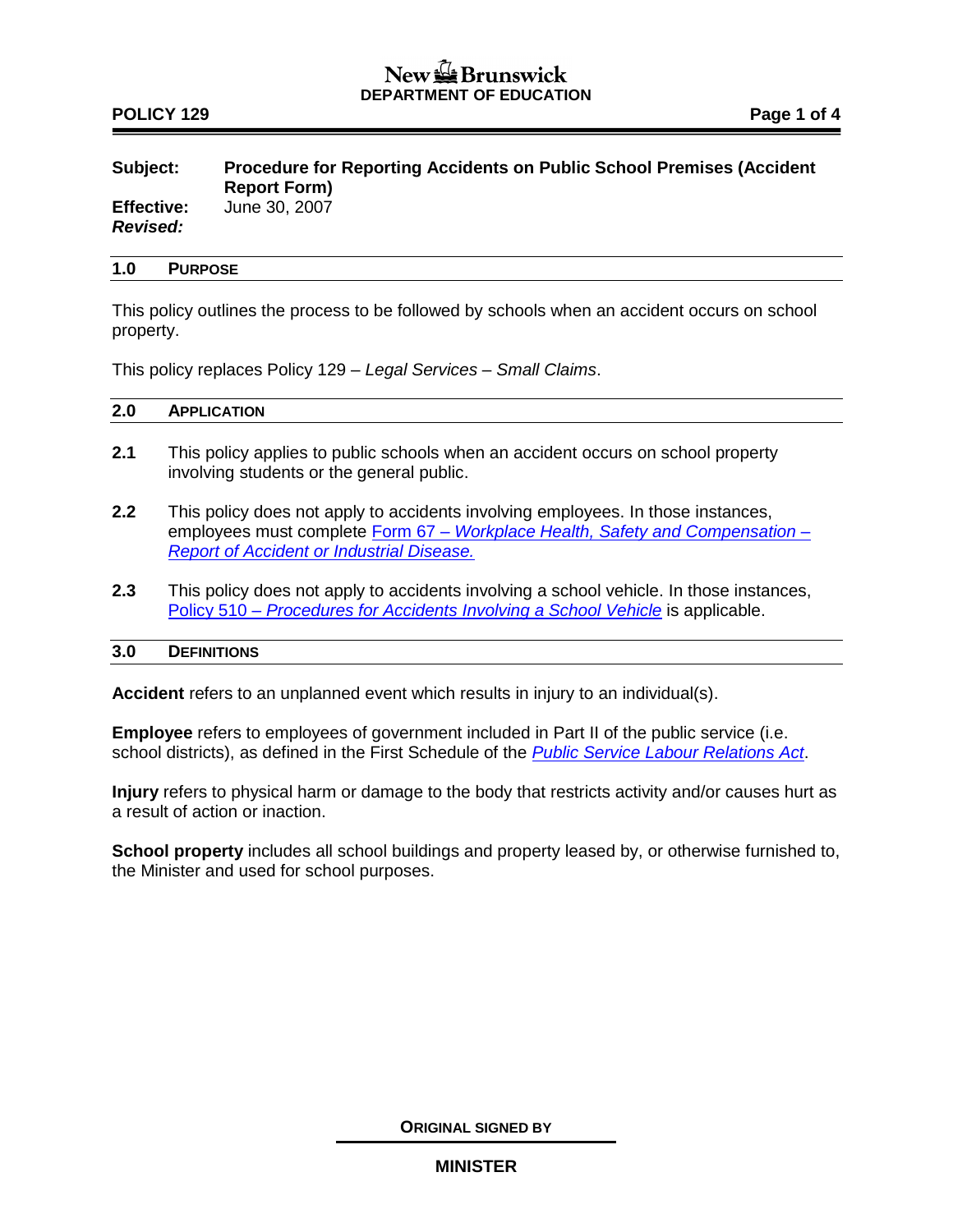# New the Brunswick **DEPARTMENT OF EDUCATION**

## **POLICY 129 Page 2 of 4**

#### **4.0 LEGAL AUTHORITY**

#### *[Education Act](http://laws.gnb.ca/en/ShowPdf/cs/E-1.12.pdf)*

Section 36.11 – Legal Status of District Education Councils

36.11(1) A District Education Council is a body corporate and shall hold those rights and obligations as are provided to the District Education Council under this Act.

36.11(2) A District Education Council, in its name, may sue and be sued.

36.11(3) Where a District Education Council sues or is sued, or is named in a complaint under the *Human Rights Act* and is alleged to have violated that Act, and the Minister is not a party to the action or named in the complaint, the District Education Council shall immediately notify the Minister of the action or the complaint.

36.11(4) Where the Minister is notified of an action or complaint under subsection (3), the Minister may intervene in the action or complaint if, in the opinion of the Minister, the action or complaint

- (a) might affect the Minister or the Province, or
- (b) might have implications that would extend beyond the school district concerned.

Section 52 – Authority to indemnify and defend

52 On such terms and conditions as the Minister considers appropriate, the Minister may indemnify and defend

> (a) members of the Parent School Support Committees and the District Education Councils and student teachers, in respect of any claim for damages or otherwise arising from any act done or omitted in good faith in the execution or intended execution of any duty or authority under this Act or the regulations, and

(b) volunteers, in respect of any claim for damages or otherwise arising from any act done or omitted in good faith in the execution or intended execution of any instruction on behalf and with the knowledge and consent of the superintendent concerned.

### **5.0 GOALS / PRINCIPLES**

- **5.1** Every reasonable effort is taken to ensure the safety of individuals on school property.
- **5.2** Policy 126 *[Provision of Legal Advice to District Education Councils](http://www2.gnb.ca/content/dam/gnb/Departments/ed/pdf/K12/policies-politiques/e/126A.pdf)* states that the Department of the Attorney General provides legal counsel for the Province of New Brunswick. Legal proceedings and decisions taken in one New Brunswick school district have the capacity to set precedent for the handling of similar matters across the Province. As such, it is important that legal matters be approached in a consistent manner with a view to the impact on the public education system as a whole.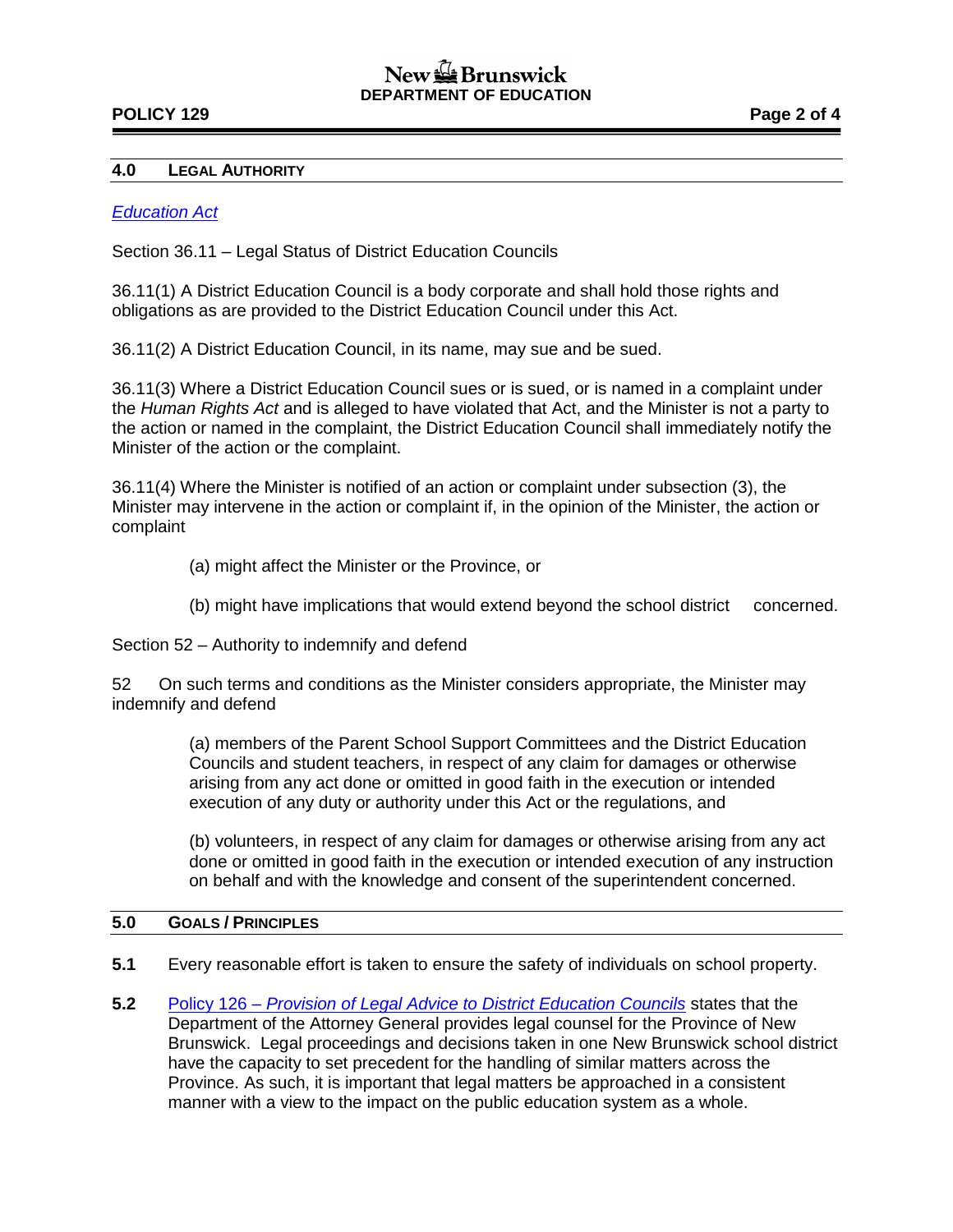# $New =$ Brunswick **DEPARTMENT OF EDUCATION**

## **POLICY 129 Page 3 of 4**

**5.3** The prompt and accurate recording of information relating to accidents on school property facilitates any legal proceedings that may result.

#### **6.0 REQUIREMENTS/STANDARDS**

- **6.1** Schools must to use the standardized Accident Report Form, provided in [Appendix A,](http://www2.gnb.ca/content/dam/gnb/Departments/ed/pdf/K12/policies-politiques/e/129AA.pdf) to ensure the accurate and thorough recording of information following an accident on school property.
- **6.2** The Accident Report Form must be completed as soon as school personnel become aware of an accident on school property involving persons other than employees.
- **6.3** All fields in the Accident Report Form must be completed, where possible. School personnel can include additional relevant information, if it is not already reflected in the standardized reporting form.
- **6.4** If the accident involves a student, the Accident Report Form must be retained in the student's record.
- **6.5** If the accident involves a member of the public, the Accident Report Form must be retained for a minimum period of six years by the school, as per the *[Limitation of Actions](http://laws.gnb.ca/en/ShowPdf/cs/L-8.5.pdf)  [Act](http://laws.gnb.ca/en/ShowPdf/cs/L-8.5.pdf)*.
- **6.6** When an accident occurs during an event or activity arranged under [Policy 407 –](http://www2.gnb.ca/content/dam/gnb/Departments/ed/pdf/K12/policies-politiques/e/407A.pdf) *[Community Use of Schools](http://www2.gnb.ca/content/dam/gnb/Departments/ed/pdf/K12/policies-politiques/e/407A.pdf)*, the Accident Report Form must be completed for use in the event of a civil action.

## **7.0 GUIDELINES / RECOMMENDATIONS**

- **7.1** It is recommended that the Accident Report Form be used when an accident occurs during a school-sponsored activity off school property, such as a school trip.
- **7.2** Schools should ensure that all consent forms are accurately completed and retained as required for programs such as co-op work terms and Take Our Kids to Work day.

## **8.0 DISTRICT EDUCATION COUNCIL POLICY-MAKING**

- **8.1** District Education Councils (DEC) may make policies that facilitate the collection and maintenance of accurate information in the case of an accident on school property that are not inconsistent with this policy.
- **8.2** The safety of playground equipment is the responsibility of the DEC as per [Policy 406 –](http://www2.gnb.ca/content/dam/gnb/Departments/ed/pdf/K12/policies-politiques/e/406A.pdf) *[Outdoor School Play Areas](http://www2.gnb.ca/content/dam/gnb/Departments/ed/pdf/K12/policies-politiques/e/406A.pdf)*.